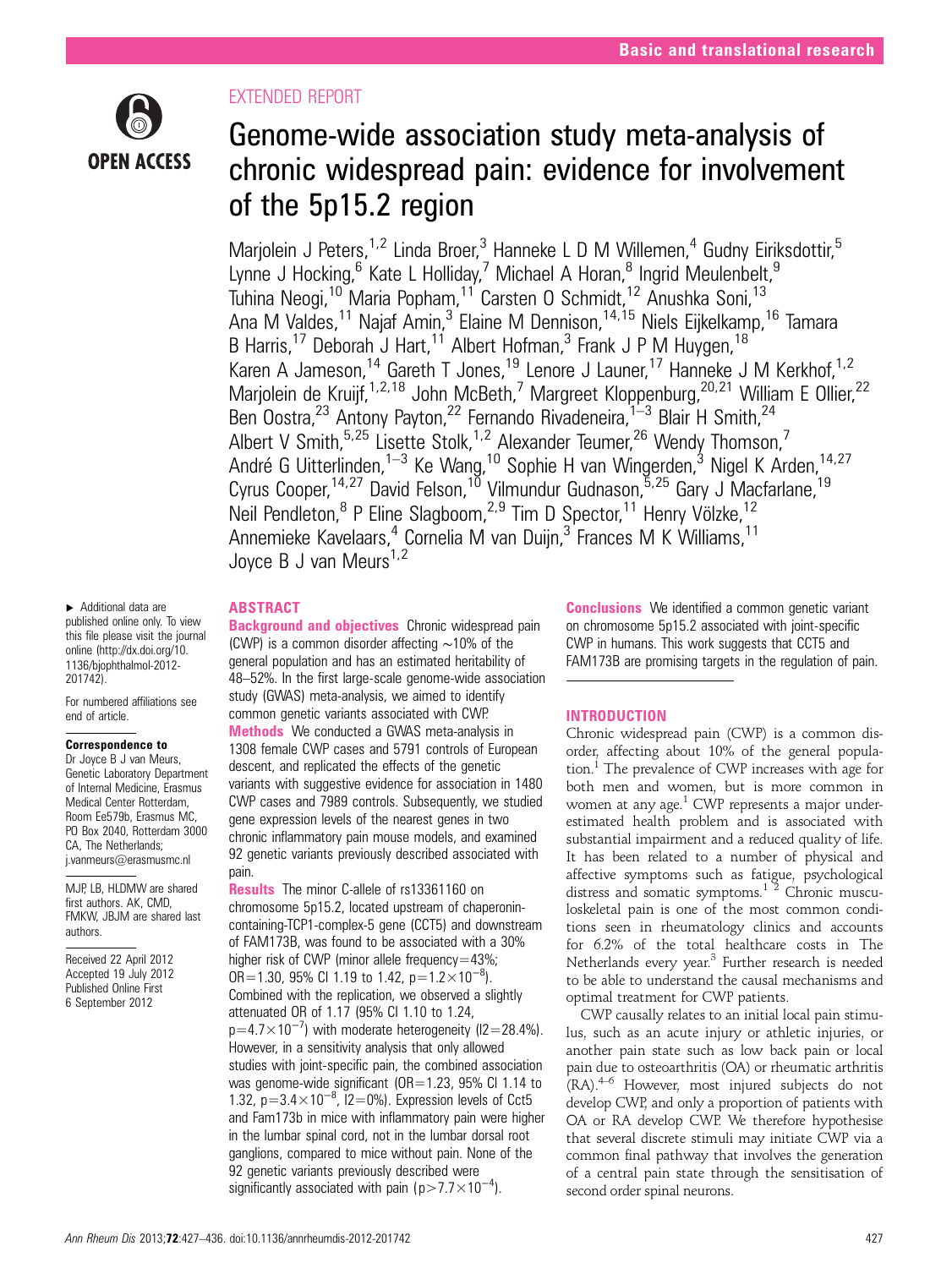CWP is a complex trait since both environmental and genetic factors play a role in the aetiology. Heritability estimates of twin studies suggest that 48–52% of the variance in CWP occurrence is due to genetic factors, implying a strong genetic component.7 A number of studies have examined genetic variants for CWP. These candidate gene studies examined polymorphisms in genes involved in both the peripheral and the central nervous system.<sup>8</sup> In particular, genes involved in neurotransmission (pathway of dopamine and serotonin $9-$ 19), and genes important for the hypothalamic–pituitary– adrenal axis have been considered.<sup>20</sup> A number of genetic variants in these candidate genes were found to be associated with CWP, individual pain sites or experimental pain. However, no consistent significant associations have been demonstrated.

The most studied gene in relation to pain is catechol-O-methyltransferase (COMT), an enzyme that degrades neurotransmitters including dopamine. The variant allele of rs4680 (or V158M) results in reduced enzymatic activity due to its effect on thermostability,21 and has been associated with reduced opioid activity in response to painful stimuli resulting in increased pain sensitivity.<sup>22</sup> But also for COMT, no consistent results have been observed in genetic association studies.13 23–<sup>29</sup>

Overall, the results have been conflicting, which is likely due to the modest sample sizes used and paucity of replication. In general, candidate studies are biased by previous knowledge of the aetiology of the disease under study. Since knowledge about the pathophysiology of CWP is poor, the chances of success using this approach are low. Therefore our objective was to identify genetic variants involved in CWP by means of a large-scale hypothesis-free genome-wide association study (GWAS) meta-analysis including 2788 cases and 13 780 controls. To our knowledge, this is the first study presenting a large-scale GWAS meta-analysis of chronic pain. The prevalence of CWP is approximately two times higher in women than in men and there is strong evidence that women tolerate less thermal and pressure pain than men.<sup>30</sup> Therefore only women were included in this study to reduce heterogeneity and thereby increase power.

#### MATERIALS AND METHODS

We performed a meta-analysis (stage 1) of GWAS data of 1308 female Caucasian CWP cases and 5791 female Caucasian controls, derived from five studies, and focused our follow-up efforts on the single-nucleotide polymorphisms (SNPs) with suggestive evidence of association (p<1×10<sup>-5</sup>) with CWP (stage 2). The study outline is summarised in figure 1.

#### **Phenotype**

CWP was defined as subjects having pain in the left side of the body, in the right side of the body, above the waist, below the waist, and in the axial skeleton (following the Fibromyalgia Criteria of the American College of Rheumatology<sup>2</sup>). Controls were defined as subjects not having CWP. Subjects using analgesics (ATC code:  $N02^{31}$ ) were excluded from the control group. Detailed descriptions of the study specific inclusion criteria are presented in [supplementary table S1](http://.oxfordjournals.org/lookup/suppl/doi:10.1093//annrheumdis-2012-201742/-/DC1).

#### Study design summary

We combined the summary statistics of GWAS in a meta-analysis comprising 1308 CWP female Caucasian cases and 5791 female Caucasian controls (stage 1). We focused our follow-up efforts on the SNPs with suggestive evidence of association ( $p$ <1×10<sup>-5</sup>) with CWP in 1480 CWP cases and 7989 controls available for replication (stage 2).



Figure 1 Study outline. CWP, chronic widespread pain; GWAS, genome-wide association study.

#### **Subjects**

A full detailed description of all study cohorts is presented in table 1 and in the [supplementary methods](http://.oxfordjournals.org/lookup/suppl/doi:10.1093//annrheumdis-2012-201742/-/DC1) section. For the stage 1 analysis, we included studies from The Netherlands (the Erasmus Rucphen Family study (ERF study),<sup>32</sup> Rotterdam Study I, II and III (RS-I, RS-II and RS-III)<sup>33</sup>), and the UK (TwinsUK<sup>34 35</sup>). All studies were approved by their institutional ethics review committees and all participants provided written informed consent. For our stage 2 analysis, we sought follow-up samples with pre-existing GWAS in silico data (stage 2a) as well as de novo genotyping (stage 2b). The studies are from the UK (the British 1958 Birth Cohort (1958BC), $^{23}$   $^{36-38}$  the Chingford Study (CHINGFORD),<sup>39 40</sup> the Dyne Steel DNA Bank for Aging and Cognition (DSDBAC),<sup>41</sup> the EPIdemiological study of FUNctional Disorders (EPIFUND),<sup>20</sup> and the Hertfordshire Cohort Study  $(HCS)^{42}$ ); from Iceland (the Age, Gene/Environment Susceptibility Study (AGES)<sup>43</sup>); from the USA (the Framingham Osteoarthritis Study (FOA)<sup>44</sup>); from The Netherlands (the Genetics osteoARthritis and Progression Study (GARP)<sup>45</sup>); and from Germany (the Study of Health In Pomerania (SHIP)<sup>46 47</sup>). All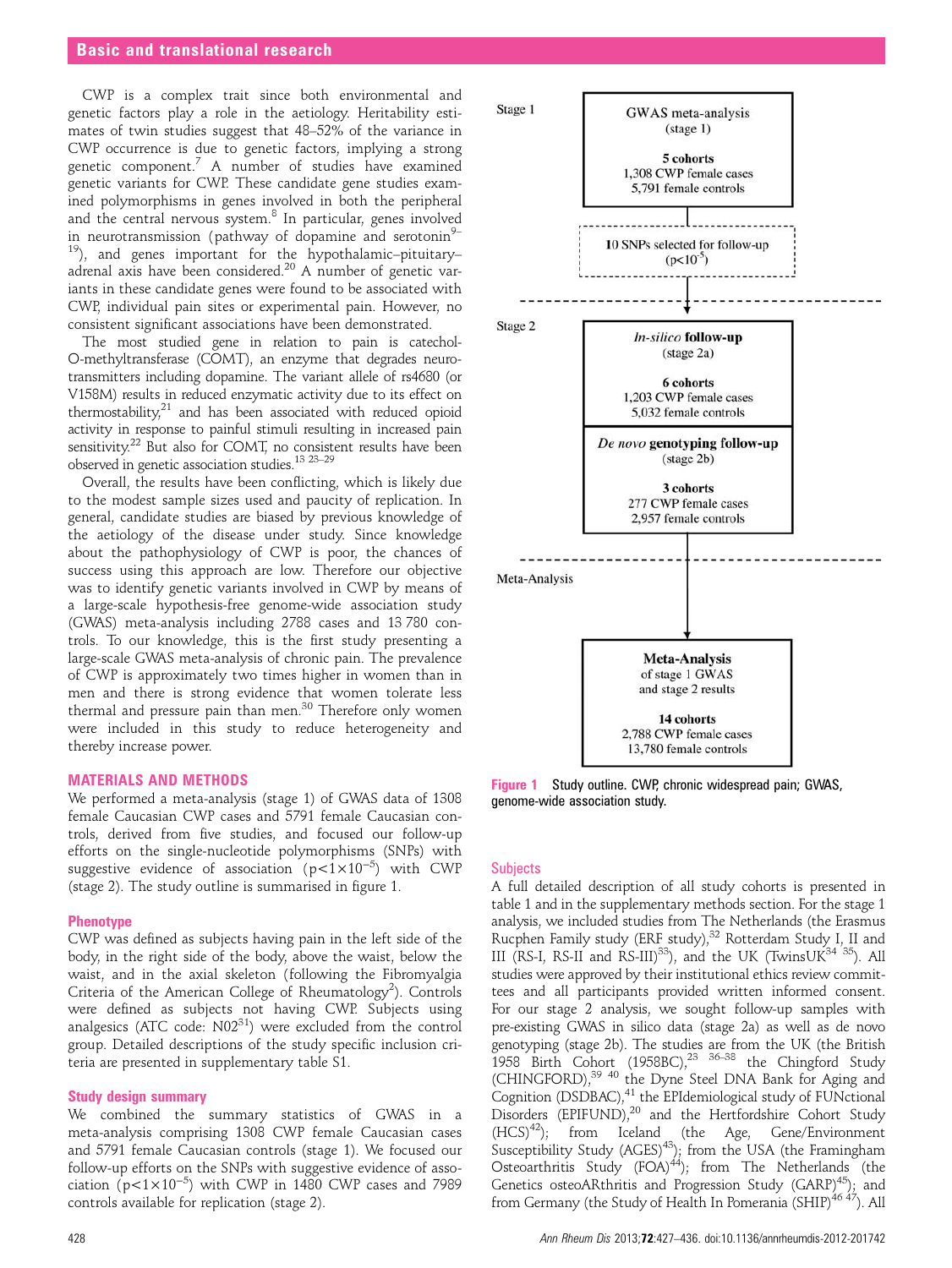| Study (stage)        | Reference<br>article | Study design                      | <b>Ethnic</b><br>origin | <b>Country of</b><br>origin | <b>Medication</b> | Age/BMI             | Mean age<br>(y) | No. of CWP<br>cases | No. of CWP<br>controls |
|----------------------|----------------------|-----------------------------------|-------------------------|-----------------------------|-------------------|---------------------|-----------------|---------------------|------------------------|
| Stage 1              |                      |                                   |                         |                             |                   |                     |                 |                     |                        |
| ERF study            | 32                   | Family based cohort               | Caucasian               | The<br><b>Netherlands</b>   | Υ                 | Υ                   | 46.4            | 149                 | 665                    |
| RS-I                 | 33                   | Population based<br>cohort        | Caucasian               | The<br><b>Netherlands</b>   | Y                 | Y                   | 69.4            | 563                 | 1892                   |
| RS-II                | 33                   | Population based<br>cohort        | Caucasian               | The<br>Netherlands          | Y                 | Υ                   | 67.9            | 110                 | 668                    |
| RS-III               | 33                   | Population based<br>cohort        | Caucasian               | The<br>Netherlands          | Υ                 | Υ                   | 56.3            | 85                  | 868                    |
| TwinsUK              | 34 35                | Twins based cohort                | Caucasian               | UK                          | Υ                 | Υ                   | 51.9            | 401                 | 1698                   |
| Total no. of samples |                      |                                   |                         |                             |                   |                     | 59.7            | 1308                | 5791                   |
| Stage 2a             |                      |                                   |                         |                             |                   |                     |                 |                     |                        |
| 1958BC               | 23 36 - 38           | Prospective birth<br>cohort       | Caucasian               | UK                          | N                 | Y (born in<br>1958) | <b>NA</b>       | 315                 | 2206                   |
| AGES                 | 43                   | Population based<br>cohort        | Caucasian               | Iceland                     | Y                 | Y                   | 76.5            | 173                 | 1204                   |
| <b>DSDBAC</b>        | 41                   | Population based<br>cohort        | Caucasian               | UK                          | Y                 | Age only            | 80.1            | 81                  | 219                    |
| <b>FOA</b>           | 44                   | <b>Population based</b><br>cohort | Caucasian               | <b>USA</b>                  | Y                 | Υ                   | 59.3            | 384                 | 814                    |
| GARP                 | 45                   | Case control based                | Caucasian               | The<br>Netherlands          | Υ                 | Υ                   | 58.5            | 67                  | $925*$                 |
| <b>SHIP</b>          | 46 47                | Population based<br>cohort        | Caucasian               | Germany                     | Υ                 | Υ                   | 57.6            | 183                 | 589                    |
| Stage 2b             |                      |                                   |                         |                             |                   |                     |                 |                     |                        |
| CHINGFORD            | 39 40                | Population based<br>cohort        | Caucasian               | UK                          | Υ                 | Υ                   | 56.6            | 48                  | 337                    |
| EPIFUND              | 20                   | Population based<br>cohort        | Caucasian               | UK                          | Ν                 | Age only            | 49.0            | 139                 | 503                    |
| HCS                  | 42                   | Population based<br>cohort        | Caucasian               | UK                          | Υ                 | Υ                   | 66.4            | 90                  | 2117                   |
| Total no. of samples |                      |                                   |                         |                             |                   |                     |                 | 1480                | 7989                   |

# Table 1 Overview of all participating studies

\*GARP consists of clinical and radiographically confirmed osteoarthritis case only; therefore we used 925 randomly chosen Rotterdam Study samples as controls. Age/BMI Y, age and BMI data are available; Age only, no BMI data are available; AGES, Age, Gene/Environment Susceptibility study Reykjavik; BMI, body mass index; CWP, chronic widespread pain; CHINGFORD, Chingford 1000 Women Study; DSDBAC, Dyne Steel DNA Bank for Ageing and Cognition; ERF study, Erasmus Rucpen Family study; EPIFUND, EPIdemiological study of FUNctional Disorders study; HCS, Hertfordshire Cohort Study; FOA, Framingham Osteoarthritis Study; GARP, Genetics OsteoArthritis and Progression study Leiden; Medication Y, information about medication use available; Medication N, medication use not available; RS, Rotterdam Study; SHIP, Study of Health In Pomerania; TwinsUK, the UK Adult Twin Registry; 1958BC, 1958 Birth Cohort.

studies were approved by the local ethics committees and all participants provided written informed consent.

### Genotyping, quality control and imputation

Genotyping of the stage 1 cohorts was done by Illumina Infinium HumanHap550 Beadchip (RS-I and RS-II), the Illumina Infinium HumanHap610 (RS-II, RS-III, and TwinsUK), or the Illumina Infinium HumanHap300 (ERF and TwinsUK). More details about the genotyping, quality control (QC), and imputation are shown in the [supplementary](http://.oxfordjournals.org/lookup/suppl/doi:10.1093//annrheumdis-2012-201742/-/DC1) [methods](http://.oxfordjournals.org/lookup/suppl/doi:10.1093//annrheumdis-2012-201742/-/DC1) section. Complete information on genotyping protocols and QC measures for all stage 1 cohorts is described in the [supplementary material](http://.oxfordjournals.org/lookup/suppl/doi:10.1093//annrheumdis-2012-201742/-/DC1) (see [supplementary table S2\)](http://.oxfordjournals.org/lookup/suppl/doi:10.1093//annrheumdis-2012-201742/-/DC1). Detailed descriptions of the QC and imputation procedures are provided in the [supplementary material](http://.oxfordjournals.org/lookup/suppl/doi:10.1093//annrheumdis-2012-201742/-/DC1) (see [supplementary table S3\)](http://.oxfordjournals.org/lookup/suppl/doi:10.1093//annrheumdis-2012-201742/-/DC1).

Genotypes of the stage 2a studies (1958BC, AGES, DSDBAC, FOA, GARP and SHIP) were obtained from SNP arrays and imputed data. Where unavailable, proxy SNPs were selected based on high linkage disequilibrium (LD). The stage 2b studies (CHINGFORD, EPIFUND and HCS) performed de novo genotyping, using both Sequenom iPLEX and TaqMan-based assays [\(supplementary methods\)](http://.oxfordjournals.org/lookup/suppl/doi:10.1093//annrheumdis-2012-201742/-/DC1). Genotyping platforms, calling algorithms, quality control before imputation, imputation methods and analysis software used were all study-specific (see [supplementary tables S4 and S5\)](http://.oxfordjournals.org/lookup/suppl/doi:10.1093//annrheumdis-2012-201742/-/DC1). The explicit number of follow-up SNPs genotyped in the different studies and whether the original or a proxy SNP was used is summarised in [supplementary table S6](http://.oxfordjournals.org/lookup/suppl/doi:10.1093//annrheumdis-2012-201742/-/DC1).

#### GWAS analysis in the stage 1 studies

CWP was analysed as a binary trait (cases vs controls) using logistic regression under an additive model with adjustment for age and body mass index (see [supplementary table S7\)](http://.oxfordjournals.org/lookup/suppl/doi:10.1093//annrheumdis-2012-201742/-/DC1). To adjust for population substructure, we included the four most important PCs as covariates in the regression analysis of RS-I, RS-II and RS-III. These PCs were derived from a multidimensional scaling analysis of identity-by-state distances, using PLINK software.<sup>48</sup> Detailed descriptions of the GWAS methods are provided in [supplementary table S8](http://.oxfordjournals.org/lookup/suppl/doi:10.1093//annrheumdis-2012-201742/-/DC1)).

# Stage 1: GWAS meta-analysis

p Values for association were combined using the Meta-Analysis Tool for genome-wide association scans (METAL).<sup>49</sup> The genomic control method<sup>50</sup> as implemented in METAL was used to correct for any residual population stratification or relatedness not accounted for by the four most important PCs. A p value <5×10−<sup>8</sup> was considered genome-wide significant while a p value <1×10−<sup>5</sup> was considered suggestive.51 Power calculations were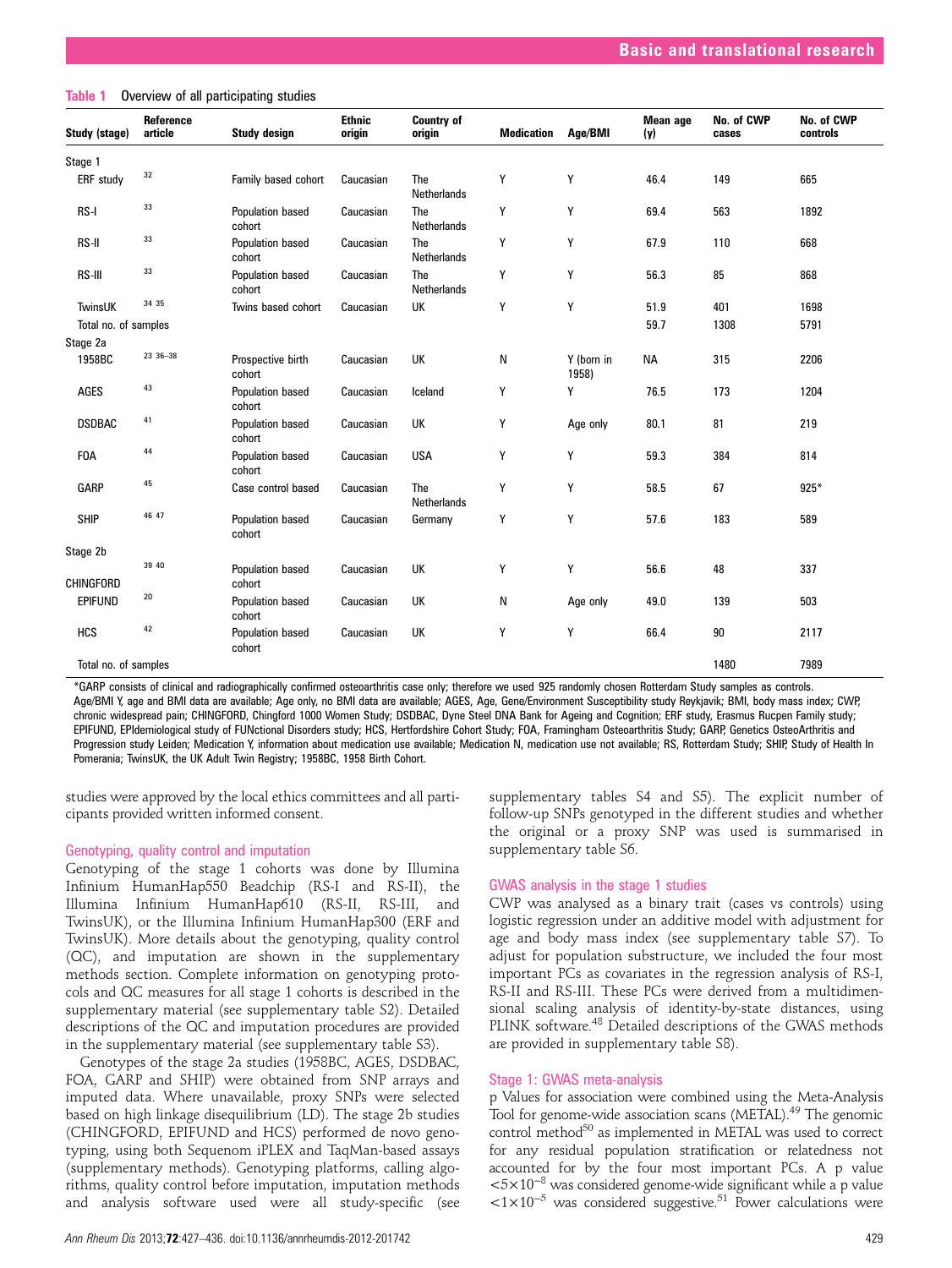performed using CaTS software ([http://www.sph.umich.edu/csg/](http://www.sph.umich.edu/csg/abecasis/CaTS/) [abecasis/CaTS/](http://www.sph.umich.edu/csg/abecasis/CaTS/)). Using Bonferroni correction (p<5×10−<sup>8</sup> ), power calculations showed that we had approximately 80% power to detect an OR of 1.30 for SNPs with a minor allele frequency (MAF) of 0.43, given a disease prevalence of 10% for 1308 cases and 5791 controls in the discovery group. Using a p value <1×10−<sup>5</sup> , we had 80% power to detect an OR of 1.25.

# SNP selection for replication

We aimed to select SNPs for replication (stage 2) that were enriched for signals of association with CWP. All SNPs with suggestive evidence for association in the stage 1 analyses were selected and separated into independent loci by taking the most significantly associated SNP and eliminating all SNPs that have a HapMap CEU pairwise correlation coefficient  $r^2$ >0.8 with that SNP using the PLINK software.

#### Meta-analysis of stage 1 and stage 2 results

We combined the stage 1 and stage 2 association results to derive a combined meta-analysis for the suggestively associated loci. METAL was used to conduct a fixed-effects meta-analysis as in stage 1. Estimated heterogeneity variance and forest plots were generated using comprehensive meta-analysis [\(http://](http://www.meta-analysis.com) [www.meta-analysis.com\)](http://www.meta-analysis.com).

#### Functional analysis of associated SNPs

To determine whether the associated SNPs have any regulatory effect on gene expression levels, we checked their effect (and the effect of the linked SNPs) on the expression levels of their neighbouring genes. We used the 1000 genomes data in the SNAP software<sup>52 53</sup> to identify those SNPs having LD thresholds of  $r^2$ >0.1. We searched two publicly available eQTL databases: the NCBI GTEx (Genotype-Tissue Expression) eQTL browser ([http://www.ncbi.nlm.nih.gov/gtex/GTEX2/gtex.cgi\)](http://www.ncbi.nlm.nih.gov/gtex/GTEX2/gtex.cgi) and the expression Quantitative Trait Loci database [\(http://](http://eqtl.uchicago.edu/cgi-bin/gbrowse/eqtl/) [eqtl.uchicago.edu/cgi-bin/gbrowse/eqtl/\)](http://eqtl.uchicago.edu/cgi-bin/gbrowse/eqtl/). We used SIFT<sup>54</sup> to predict whether the coding non-synonymous variant causing an amino acid substitution affects protein function.

# RNA expression analyses in mice

For functional follow-up, two independent mouse models of inflammatory pain were studied. The first model was based on carrageenan injections; female C57Bl/6 mice received an intraplantar injection of 20 μl λ-carrageenan (2% (w/v), Sigma Aldrich, Zwijndrecht, the Netherlands) in saline in both hind paws.<sup>55</sup> The second model was based on Complete Freund's Adjuvant (CFA) injections; male C57Bl/6 mice (Harlan Laboratories) received an intraplantar injection of 20 μl CFA (Sigma-Aldrich) in saline in both hind paws.<sup>56</sup> Controls were injected with saline only. At day 3 (after CFA injection) or day 6 (after carrageenan injection), thermal sensitivity (heat withdrawal latency time) was measured using the Hargreaves (IITC Life Science, Woodland Hills, California, USA) test as described.<sup>57</sup> Intensity of the light beam was chosen to induce heat withdrawal latency time of approximately 8 s at baseline.

After measurement the mice were sacrificed and the lumbar (L2–L5) spinal cord and the dorsal root ganglions (DRG) (L2– L5) were isolated. These areas of spinal cord and DRG were selected because pain transmission from the hind paws is mediated via primary sensory neurons that have their cell bodies in the lumbar DRG, and transmit the signal to the lumbar spinal cord through sensory fibres in the dorsal roots. Total RNA was isolated and mRNA levels of Cct5 and Fam173b were measured in the spinal cord and the DRG. For more details, see the [supplementary methods](http://.oxfordjournals.org/lookup/suppl/doi:10.1093//annrheumdis-2012-201742/-/DC1) section.

All experiments were performed in accordance with international guidelines and approved by the experimental animal committee of the University Medical Center Utrecht (carrageenan experiment) or the UK Home Office Animals (Scientific Procedures) Act 1986 (CFA experiment). Mice used for the carrageenan experiment were bred and maintained in the animal facility of the University of Utrecht (The Netherlands).

#### Systemic review of genetic variants previously described

We systematically searched for associations earlier reported with pain in the HugeNavigator PhenoPedia database.<sup>58</sup> We used the search term 'pain' and checked all publications for genes and SNPs associated with pain at least twice. Genes and SNPs associated with drug therapy, facial pain, migraine and postoperative pain were excluded. For all reported SNPs, we examined their association with CWP in our stage 1 meta-analysis. The significance threshold was set at  $p < 8 \times 10^{-4}$  using Bonferroni correction for 65 independent genetic loci. Again, power calculations were performed using CaTS software ([http://www.sph.umich.edu/csg/](http://www.sph.umich.edu/csg/abecasis/CaTS/) [abecasis/CaTS/](http://www.sph.umich.edu/csg/abecasis/CaTS/)). With an α level of  $8 \times 10^{-4}$ , power calculations showed that we had approximately 80% power to detect an OR of 1.22 for SNPs with a minor allele frequency of 20% or higher.

# **RESULTS**

#### GWAS meta-analysis for CWP

The Manhattan plot and quantile–quantile plot of the initial stage 1 meta-analysis are presented in figure 2. In total, 2 224 068 SNPs (directly genotyped or imputed) were tested for association. The overall genomic control lambda ( $\lambda_{\rm GC}$ ) was 1.007, indicating no significant population stratification. We identified two SNPs which were genome-wide significant (p<5×10−<sup>8</sup> ), and another 39 SNPs with suggestive evidence for association ( $p < 1 \times 10^{-5}$ ) located in 10 independent genomic regions. The most significant association was observed for two imputed highly correlated SNPs  $(r^2=0.97)$  located upstream of the chaperonin-containing-TCP1-complex-5 gene (CCT5) and downstream of the FAMily with sequence similarity 173, member B gene (FAM173B) (rs13361160,  $p=1.2\times10^{-8}$  and rs2386592,  $p=2.6\times10^{-8}$ ). For both SNPs, the minor allele (MAF=43%) was associated with a 30% higher risk for CWP (OR=1.30, 95% CI 1.19 to 1.42).

#### Meta-analysis of GWAS replication

For the 10 independent SNPs with suggestive evidence, we pursued in silico replication data in six studies (stage 2a: 1203 CWP cases and 5032 controls) and performed de novo genotyping in subjects from three additional studies (stage 2b: 277 CWP cases and 2957 controls) (a detailed description of the studies is presented in table 1 and [supplementary methods\)](http://.oxfordjournals.org/lookup/suppl/doi:10.1093//annrheumdis-2012-201742/-/DC1). The summary results of the stage 1 and 2 meta-analysis are presented in table 2. After combining the results of stage 1 and stage 2, the top SNP was rs13361160 (OR=1.17, 95% CI 1.10 to 1.24, p=4.7×10<sup>-7</sup>,  $I^2$ =28.4%). Figure 3 shows a forest plot of the association of rs13361160 with CWP across the stage 1 and stage 2 studies. The overall effect in the replication studies (stage 2 studies) was in a consistent direction but not significant (OR=1.06, 95% CI 0.98 to 1.16, p=0.16). In the combined analysis, moderate heterogeneity was observed  $(I^2=28.4\%)$ . [Supplementary table S1](http://.oxfordjournals.org/lookup/suppl/doi:10.1093//annrheumdis-2012-201742/-/DC1) shows the different pain assessment methods used in the different studies to define CWP. Since four out of five stage 1 studies included joint-specific pain only (ERF, RS-I, RS-II and RS-III), we performed a sensitivity analysis in which stage 2 cohorts using non-joint pain were excluded (1958BC, DSDBAC, EPIFUND, HCS and SHIP). This resulted in a combined OR of 1.23 (95% CI 1.14 to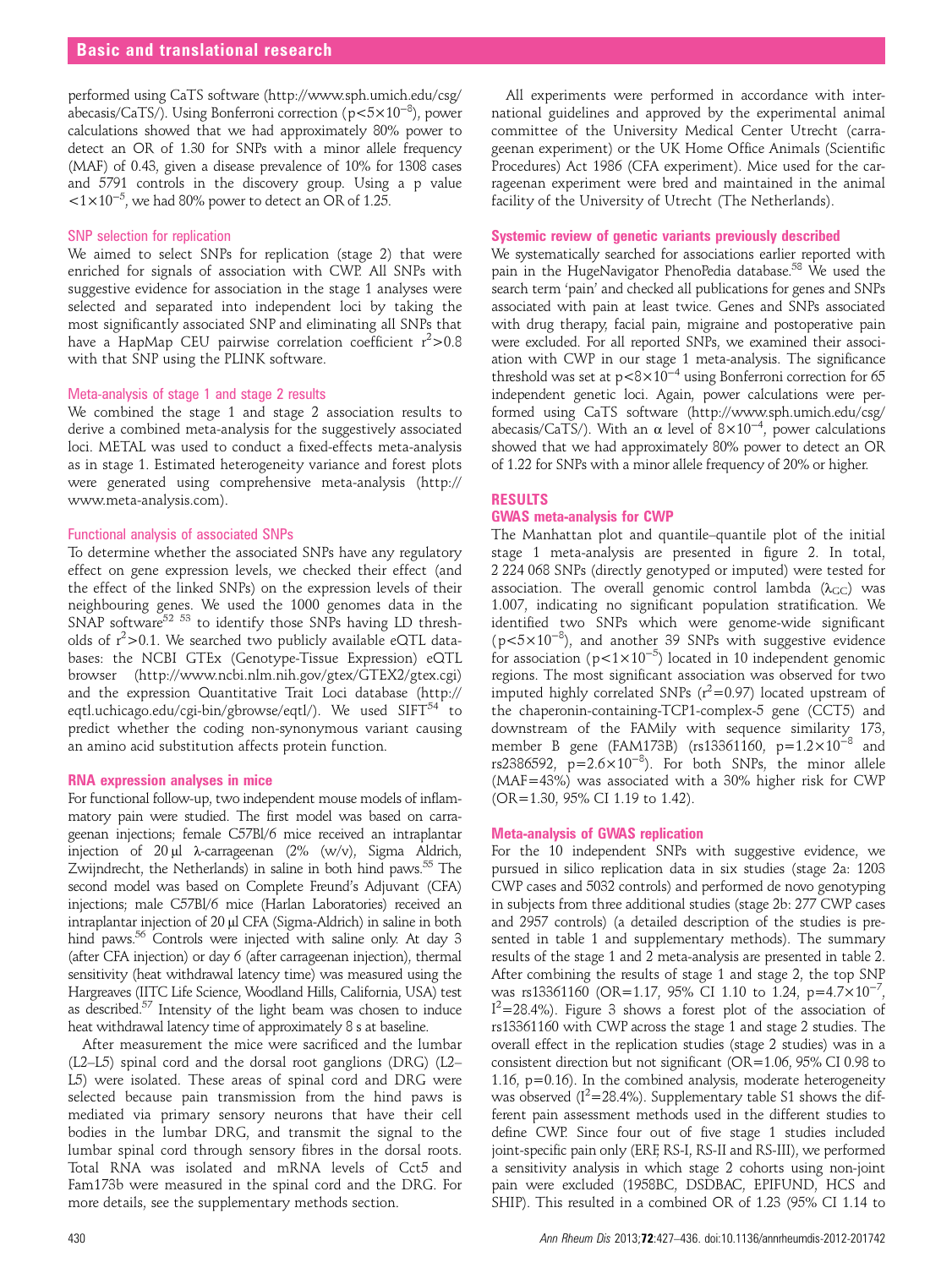

Figure 2 Genome-wide association results for chronic widespread pain (CWP) (stage 1). (A) Manhattan plot showing the p value of association tests for about 2 million SNPs with CWP in the stage 1 meta-analysis. SNPs are plotted on the x-axis according to their position on each chromosome. On the y-axis, the association p values with CWP are shown (as −log 10 p values). The grey solid horizontal line represents the p value threshold of  $5\times10^{-8}$  (genome-wide significance). The grey dashed horizontal line represents the p value threshold of  $1\times10^{-5}$  (the level for suggestive evidence): SNPs in loci reaching 1×10<sup>-5</sup> were tested for replication. (B) Quantile–quantile (QQ) plot of SNPs. The blue area represents the 95% CI around the test statistics. A QQ plot compares the additive model statistics to those expected under the null distribution using fixed effects for all analysed HapMAP CEU imputed SNPs passing quality control criteria. This figure is only reproduced in colour in the online version.

1.32, p=3.4×10<sup>-8</sup>, I<sup>2</sup> = 0%). An overview of the results of the combined meta-analysis and the separate stage 1 and stage 2 analyses is presented in table 3.

#### Functional analysis of rs13361160 and rs2386592

The SNPs  $rs13361160$  and  $rs2386592$   $(r^2=0.97)$  are annotated to the 5p15.2-region and located 81 kb upstream of CCT5 and 57 kb downstream of FAM173B (figure 4). We tested whether  $rs13361160$  and  $rs2386592$  and their linked SNPs  $(r^2>0.1)$ affected gene expression levels of CCT5 or FAM173B. In total, we identified 130 SNPs in LD with our top SNPs, of which two SNPs were located in the coding region: one synonymous SNP rs1042392 in the CCT5 gene ( $r^2$ =0.16, D'=0.85) and one non-synonymous SNP rs2438652 in the FAM173B gene  $(r^2 =$  $0.17,$   $\mathrm{D^\prime}{=}1.0)$  (see [supplementary table S9](http://.oxfordjournals.org/lookup/suppl/doi:10.1093//annrheumdis-2012-201742/-/DC1)). The minor allele of rs2438652 causes a threonine-to-methionine substitution (T75M) which is thought to be functionally neutral. SNPs rs13361160 and rs2386592 were not recorded as influencing the expression levels of CCT5 and FAM173B, however the linked intronic SNP rs2445871 ( $r^2$ =0.14 for both) had a direct eQTL effect on FAM173B expression levels in liver tissue.<sup>59</sup>

#### RNA expression analysis in mice

We studied gene expression levels of the two nearest genes, Cct5 and Fam173b, in the lumbar spinal cord and the DRG in two independent mouse models of chronic inflammatory pain. In both the carrageenan treated group and the CFA treated group, mice had shorter heat withdrawal latency times than mice injected with saline only, confirming enhanced pain sensitivity (p<0.001) (see [supplementary](http://.oxfordjournals.org/lookup/suppl/doi:10.1093//annrheumdis-2012-201742/-/DC1) figure S1).

The results from the multivariate analysis using the two genes (Cct5 and Fam173b examined as dependent variables), the different treatments (saline, carrageenan and CFA) and the different tissues (DRG and spinal cord) confirmed that there is a significant treatment effect for Cct5 (F(2,25)=3.399,  $p=0.0049$ ), as well as for Fam173b (F(2,25)=4.911, p=0.016). Moreover, both genes showed a significant tissue effect (Cct5:  $F(1,25) = 13.595$ ,  $p=0.001$ , and Fam173b:  $F(1,25) = 13.522$ , p=0.001), as well as a significant interaction between tissue and treatment (Cct5: F(2,25)=6.424, p=0.006, and Fam173b:  $F(1,25)=4.196$ ,  $p=0.027$ ) (figure 5). These findings indicate that in spinal cord but not in DRG, both Fam173b and Cct5 expression levels were up-regulated in response to two different inducers of inflammatory pain. DRG Fam173b and Cct5 expression levels in CFA/carrageenan-treated mice were indistinguishable from saline-treated mice.

# Candidate SNPs previously associated with chronic pain

We examined whether genetic variants previously described for association with pain were associated with CWP in our large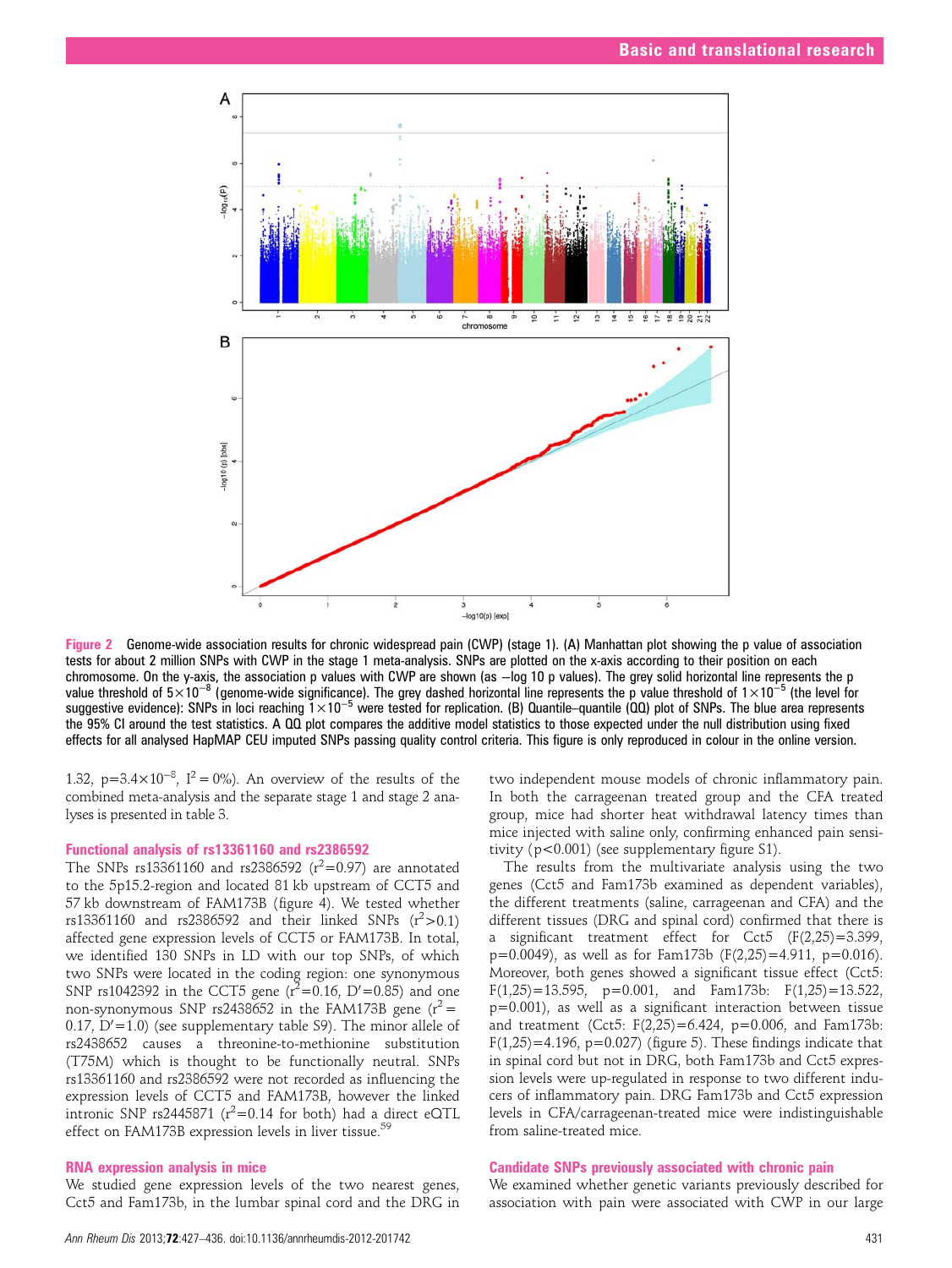| SNP information |        |                                                                                  |                                |      | Gene informat        | ien                      | Stage '                                             |                         |                       | Stage 2              |                 |         | Stage 1 and 2 (combined) |                         |                       |
|-----------------|--------|----------------------------------------------------------------------------------|--------------------------------|------|----------------------|--------------------------|-----------------------------------------------------|-------------------------|-----------------------|----------------------|-----------------|---------|--------------------------|-------------------------|-----------------------|
| SNP ID          | 뚶      | (MA)                                                                             | Minor allele Other allele<br>ŝ |      | MAF (%) Nearest gene | Distance to<br>gene (kb) | (minor allele)<br>g                                 | 95% CI                  | p Value               | OR<br>(minor allele) | 95% CI          | p Value | OR<br>(minor allele)     | 95% CI                  | p Value               |
| rs13361160      |        |                                                                                  |                                | 43.5 | <b>FAM173B</b>       | 56.7                     | ສ                                                   | $.18 \text{ to } 1.42$  | $1.18 \times 10^{-8}$ | $\frac{6}{10}$       | 0.98 to 1.16    | 0.161   |                          | $1.10 \text{ to } 1.24$ | $4.67 \times 10^{-7}$ |
| rs8065610       |        |                                                                                  |                                | 38.7 | PMP <sub>22</sub>    | 41.9                     | 8ġ                                                  | $1.15$ to $1.38$        | $3.86 \times 10^{-7}$ | 0.93                 | 0.85 to 1.02    | 0.119   | ã.                       | $.02 \text{ to } 1.16$  | $1.20 \times 10^{-2}$ |
| rs12132674      |        |                                                                                  |                                | 29.5 | INGCS2               | $\overline{0}$           | 8ġ                                                  | 1.16 to 1.41            | $9.29\times10^{-7}$   | io                   | 0.97 to 1.17    | 0.165   | $\frac{6}{1}$            | .09 to 1.24             | $1.23\times10^{-5}$   |
| rs11606304      |        |                                                                                  |                                | 0.07 | i<br>E               | $\overline{0}$           | 0.55                                                | 0.43 to 0.70            | $1.47 \times 10^{-6}$ | 0.99                 | 0.81 to 1.22    | 0.934   | 0.78                     | 1.66 to 0.91            | $1.64 \times 10^{-3}$ |
| rs7680363       |        |                                                                                  |                                | 6.42 | PROM1                | $\overline{0}$ .         | 52                                                  | $1.28 \text{ to } 1.80$ | $1.72 \times 10^{-6}$ | 1.04                 | 0.86 to 1.25    | 0.688   | 127                      | 1.12 to 1.44            | $1.52 \times 10^{-4}$ |
| rs4837492       |        |                                                                                  |                                | 4.51 | <b>FREQ</b>          | 56.2                     | $\frac{23}{2}$                                      | 1.13 to 1.34            | $2.96 \times 10^{-6}$ | 0.97                 | 0.89 to 1.07    | 0.568   | $\frac{10}{10}$          | 1.03 to 1.17            | $2.68\times10^{-3}$   |
| rs524513        |        |                                                                                  |                                | 18.2 | BRUNOL4              | $\overline{0}$ .         | ಸ್ತಿ                                                | 1.16 to 1.44            | $4.00\times10^{-6}$   | 0.96                 | 0.85 to 1.09    | 0.537   | $\frac{3}{2}$            | 1.04 to 1.23            | $2.75 \times 10^{-3}$ |
| 535968          |        |                                                                                  |                                |      | KHDRBS3              | 175.8                    | ઝું                                                 | $.18 \text{ to } 1.52$  | $4.26 \times 10^{-6}$ | 0.98                 | 0.86 to 1.12    | 0.787   | $\frac{6}{10}$           | $1.06 \text{ to } 1.27$ | $1.43 \times 10^{-3}$ |
| rs2249104       |        |                                                                                  |                                | 8.8  | NYOD1                |                          | d.                                                  | .22 to 1.64             | $4.57 \times 10^{-6}$ | <b>99</b>            | 0.84 to 1.17    | 0.882   | $\bar{2}$                | .08 to 1.35             | $8.78\times10^{-4}$   |
| rs17796312      | ლ<br>— |                                                                                  |                                |      | 瓸                    |                          | 1.24                                                | 1.13 to 1.37            | $9.79\times10^{-6}$   | $\frac{80}{2}$       | $0.97$ to $1.2$ | 0.166   |                          | .09 to 1.25             | $2.56\times10^{-5}$   |
|                 |        | CHR, chromosome; MA, minor allele or effect allele (minor allele=effect allele); |                                |      |                      |                          | VIAF, minor allele frequency (%); OA, other allele. |                         |                       |                      |                 |         |                          |                         |                       |

stage 1 meta-analysis. We identified a total of 44 genes, of which 136 SNPs had been reported at least twice with any pain phenotype (excluding facial pain, migraine, postoperative pain and response to drug therapy), and we examined the association of these 136 SNPs with CWP in the GWAS stage 1 meta-analysis. Out of 136 candidate SNPs, we were able to check 92 common SNPs (MAF>5%) in 65 independent genetic loci (see [supplementary table S10](http://.oxfordjournals.org/lookup/suppl/doi:10.1093//annrheumdis-2012-201742/-/DC1)). Five SNPs had a too low MAF (<=5%) and 39 SNPs were not genotyped or imputed in our meta-analysis. None of the earlier reported SNPs passed the significance threshold (p<8×10−<sup>4</sup> ). Interestingly, the strongest associated SNPs are located in three genes that have been reported to be associated with pain phenotypes most frequently: COMT, GCH1 (GTP cyclo-hydrolase 1) and OPRM1 (mu opioid receptor). The effects of the SNPs in GCH1 are in the same direction as reported earlier<sup>60–62</sup>: individuals having the minor allele for rs10483639, rs4411417 or rs752688 have 15% less pain than those exhibiting the common alleles. The effect of the SNP rs599548 in OPRM1 is also in the same direction as reported earlier $63$ : those having the minor allele for rs599548 have 19% more pain than those exhibiting the major allele. The two COMT SNPs are in weak LD with the wellknown amino acid changing variant rs4860, but previously have not been reported to be significantly associated with pain.23 64 We have found a protective effect for the minor allele of rs2020917 (those having a minor allele have 15% less pain) and an adverse effect for the minor allele of rs5993883: those having the minor allele of rs5993883 have 14% more pain.

#### **DISCUSSION**

In this study, we identified a genetic variant near CCT5 and FAM173B to be associated with CWP. Chronic pain coincided with higher RNA expression of Cct5 and Fam173b in the lumbar spinal cord of mouse models of inflammatory pain. This finding indicates that both genes in the 5p15.2 region are regulated in the context of inflammatory pain.

Interestingly, Bouhouche et  $a^{165}$  reported a human pedigree in which a CCT5 mutation caused hereditary sensory neuropathy (Online Mendelian Inheritance in Man (OMIM) ID=610150), a syndrome characterised by a sensory deficit in the distal portion of the lower extremities, chronic perforating ulcerations of the feet and progressive destruction of underlying bones. Symptoms can include pain and numbness, tingling in the hands, legs or feet, and extreme sensitivity to touch. CCT5 is a subunit of the chaperonin containing t-complex polypeptide 1 (TCP-1) which assists in protein folding and assembly in the brain.<sup>66</sup> CCT5 interacts with the serine/threonine-protein phosphatase 4 catalytic subunit PP4C.<sup>67–69</sup> Zhang et  $al^{70}$  confirmed that protein phosphates like PPP4C may have a regulatory effect on the central sensitisation of nociceptive transmission in the spinal cord. Interestingly, sensitisation is thought to contribute to chronic inflammatory pain. $^{71}$  Since the function of the FAM173B gene is not yet known, it is difficult to postulate the mechanism by which this gene could influence CWP. Further research into the genes in this locus is needed to ascertain whether either or both CCT5 and FAM173B are driving the observed association.

By combining the effects across the different stage 2 studies, moderate heterogeneity was observed in the meta-analysis. This heterogeneity might be caused by different pain assessment methods used by the stage 2 cohorts. In particular, four cohorts asked the participants about joint pain specifically, while the other five also included non-joint pain. When the non-joint pain phenotype were excluded, the heterogeneity across the cohorts reduced to 0% and the overall p value for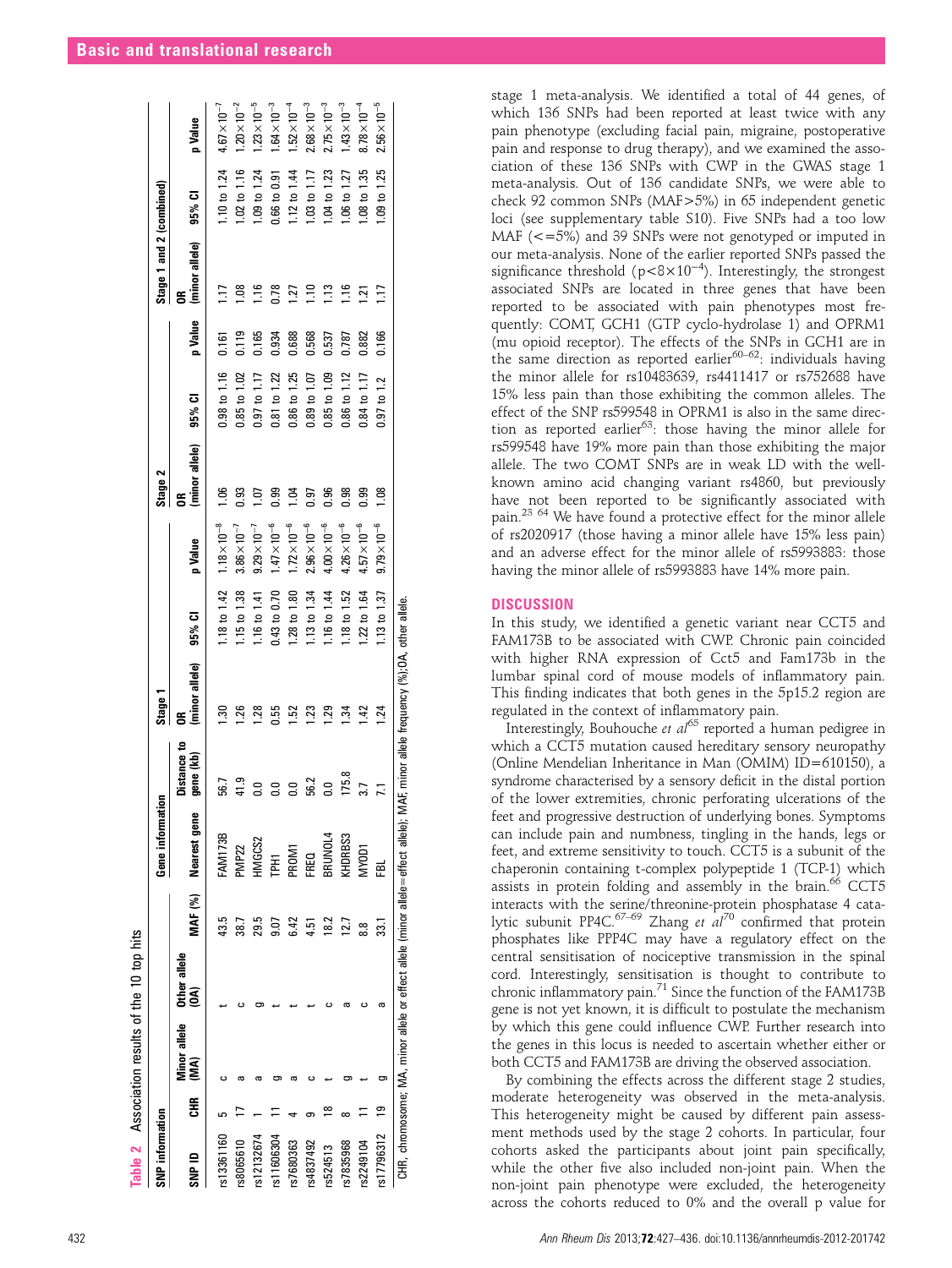

Figure 3 Forest plot of the association of rs13361160 SNP with chronic widespread pain (CWP). Study specific estimates and summary association between rs13361160 and CWP are shown. This figure is only reproduced in colour in the online version.

rs13361160 now reached genome-wide significance by combining the stage 1 and stage 2 effects. This might suggest that indeed phenotype heterogeneity was introduced by including non-joint pain. In general, it is anticipated that pain is a very complex trait, with different aetiological pathways introducing phenotypic heterogeneity.

A limitation of our study is that we were not able to examine possible phenotype subgroups, such as individuals with RA, a chronic systemic inflammatory disorder that principally affects the synovial joints. Stratifying these groups of individuals might serve to increase power to find genetic loci. We here decided to analyse all CWP cases together, based on the hypothesis that several discrete stimuli need to initiate CWP via a common final pathway that involves the generation of a central pain state through the sensitisation of second order spinal neurons. In addition, the prevalence of RA is very low (about  $0.5-1\%$ ),<sup>72</sup> and the earlier defined GWAS hits for RA (ie, the HLA locus) $^{73}$  were not in our top list. So, we assume the results were not dominated by this small number of individuals with RA.

It would be helpful to dissect the phenotype of pain into quantitative sub-phenotypes, for example by measuring pain sensitivity and pain thresholds for temperature or pressure,<sup>74</sup> or by examining functional MRIs.<sup>75</sup> The use of quantitative and possibly more objective pain measurements in response to painful stimuli (rather than reported pain) will be of pivotal importance for future pain research. Because we have focused on the clinical pain definition using questionnaires and pain homunculus, we accept that we may have missed true pain susceptibility alleles. However, this study represents the largest genome-wide meta-analysis looking into the genetics of human CWP to date. The experiments in two independent mouse models of chronic inflammatory pain showed that the expression of Cct5 and Fam173b was higher in the lumbar spinal cord of mice with chronic inflammatory pain but not in DRG. In the spinal cord, the expression profiles of both genes were up-regulated in response to two different inducers of inflammatory pain. These findings indicate that both genes in the 5p15.2 region are co-regulated in the spinal cord during inflammation-induced pain in both independent pain models, thereby possibly contributing to the neurobiology of pain. In the lumbar DRG, containing the cell bodies of the primary sensory neurons that detect pain signals from the hind paws, Cct5 and Fam173b gene expression levels did not change by inflammation. Because of these complementary results from the two independent tissues (spinal cord and DRG), we hypothesise that the 5p15.2 region is likely to play a role in spinal central pain processing and not in regulating primary sensory neuron responses.

#### Table 3 Top hit association results

| Type of analysis                                            |                                       | Stage 1             |                     | Stage 2             |         |                               | Stage 1 and 2 (combined) |  |
|-------------------------------------------------------------|---------------------------------------|---------------------|---------------------|---------------------|---------|-------------------------------|--------------------------|--|
| <b>SNP</b> tested                                           | <b>Adjustments</b>                    | OR (95% CI)         | p Value             | OR (95% CI)         | p Value | OR (95% CI)                   | p Value                  |  |
| rs13361160                                                  | Age, BMI, and 4 PCs                   | 1.30 (1.19 to 1.42) | $1.18\times10^{-8}$ | 1.06 (0.98 to 1.16) | 0.16    | $1.17(1.10 \text{ to } 1.24)$ | $4.67 \times 10^{-7}$    |  |
| (minor allele $=C$ , other allele $=T$ ,<br>$MAF = 43.5\%)$ |                                       |                     |                     |                     |         |                               |                          |  |
|                                                             | Sensitivity analysis; joint pain only |                     |                     |                     |         |                               |                          |  |
| rs13361160                                                  | Age, BMI, and 4 PCs                   | 1.30 (1.19 to 1.42) | $1.18\times10^{-8}$ | 1.10 (0.97 to 1.25) | 0.15    | 1.23 (1.14 to 1.32)           | $3.43 \times 10^{-8}$    |  |
| (minor allele $=C$ , other allele $=T$ ,<br>$MAF = 43.5\%)$ |                                       |                     |                     |                     |         |                               |                          |  |

In both analyses the effect estimates of the models refer to the minor allele (=effect allele). BMI, body mass index; MAF, minor allele frequency.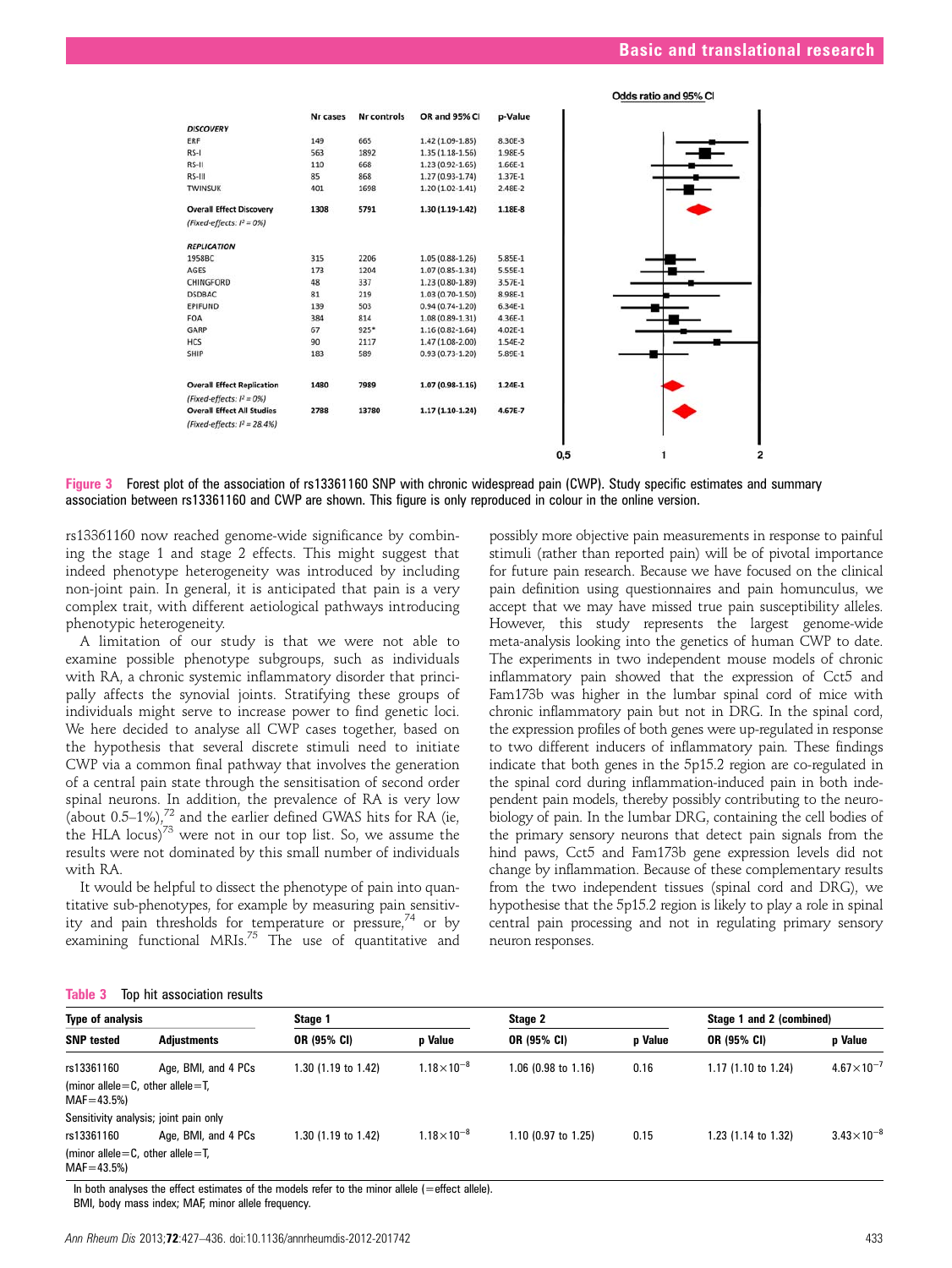

Figure 4 Regional plot of locus 5p15.2. On the x-axis, SNPs are plotted according to their position in a 400-kb window around rs13361160. On the y-axis, the association p values with chronic widespread pain are shown (as −log 10 p values). The purple diamond highlights the most significant SNP rs13361160. Blue peaks indicate recombination sites, and the SNPs surrounding the most significant SNP are colour coded to identify their strength of linkage disequilibrium with the most significant SNP (pairwise  $r^2$  values of the HapMap CEU samples). Genes and the direction of transcription are shown at the bottom of the plot. This figure is only reproduced in colour in the online version.

In the study of candidate genes previously reported to be associated with a pain phenotype, we showed that none of the 92 studied variants were significantly associated with CWP in our GWAS meta-analysis. This can be explained by the fact that many of the previous reported loci were studied in relative modest sample sizes and in a large variety of pain phenotypes.<sup>76</sup> Power calculations show that we had approximately 80% power to detect an OR as low as 1.22 for SNPs with an allele frequency of 20% or higher. So, even in this large meta-analysis, power was still modest to detect small ORs and we therefore cannot exclude smaller effect sizes of the tested variants, resulting in lack of reproducibility.<sup>77</sup> This lack of reproducibility of SNPs in candidate genes in large GWAS meta-analyses has been shown before for other phenotypes such as bone mineral density (BMD).<sup>78</sup> It is interesting to note that among the candidate SNPs, the strongest associated ones were located in the three most studied pain genes, COMT, GCH1 and OPRM1. The directions of the effects of these SNPs were the same as reported earlier, which would support true associations.

In conclusion, our study reports a GWAS meta-analysis on CWP. We identified the genetic variant rs13361160 at the 5p15.2 locus, located 81 kb upstream of the CCT5 gene and 57 kb downstream of the FAM173B gene, to be associated with CWP. We showed an increase in expression levels of Cct5 and Fam173b in the spinal cord of inflammatory pain models of



Figure 5 Quantitative PCR analysis of gene expression levels in the lumbar (L2–L5) spinal cord (A) and the dorsal root ganglions (DRG) (B) of mice after intraplantar saline ( $n=3$ ), carrageenan ( $n=4$ ), and Complete Freund's Adjuvant (CFA) ( $n=4$ ) injection. Spinal cord and DRG were collected and analysed for RNA levels of Cct5 and Fam173b. Data were normalised for Gapdh and β-actin (housekeeping genes) expression. Data are expressed as mean $\pm$ SEM,  $* = p < 0.05$ .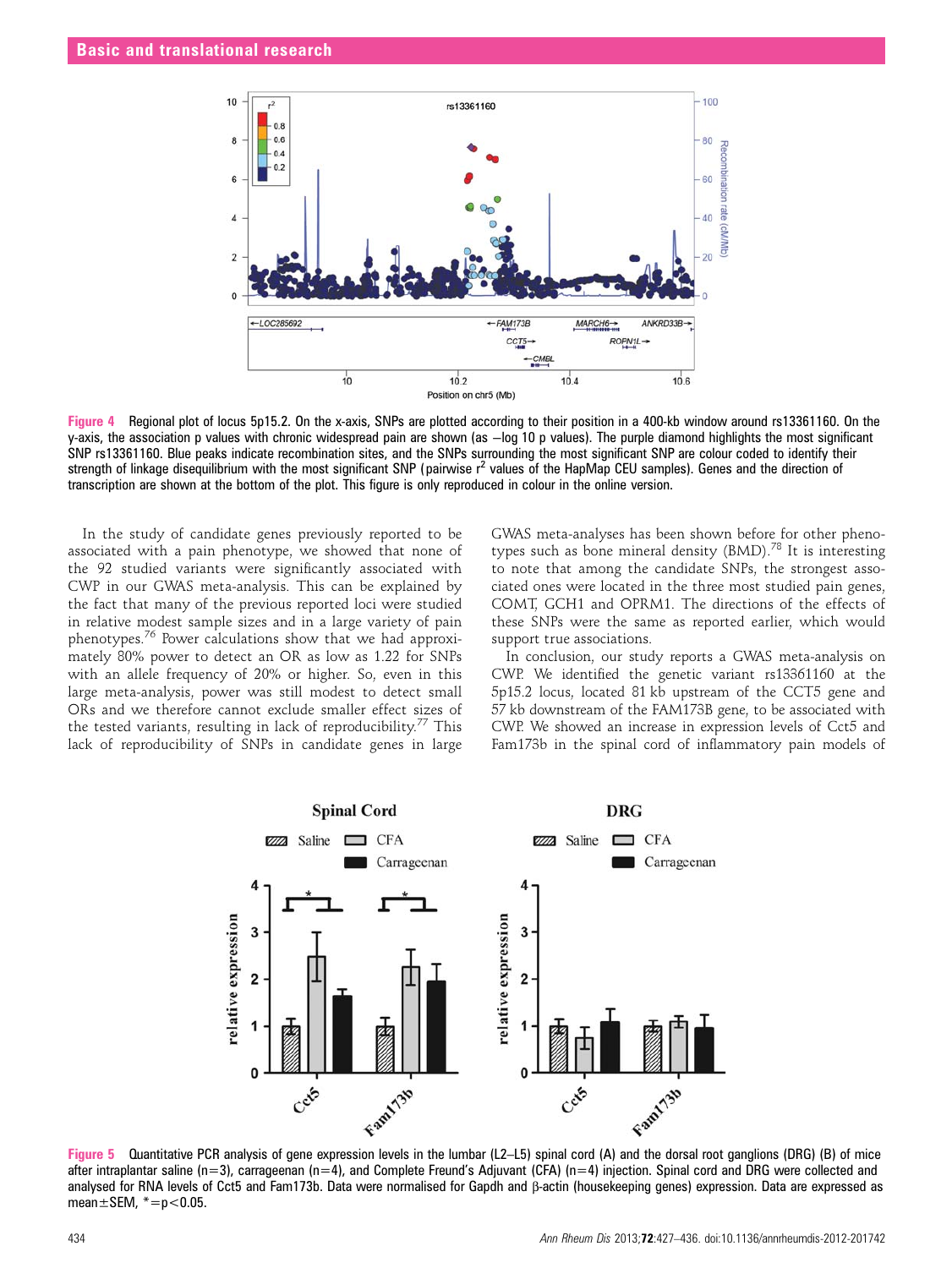mice, and since these genes both seem to influence the central mechanism of sensitisation, they may represent a novel pathway involved in pain sensation.

#### Author affiliations <sup>1</sup>

<sup>1</sup> Department of Internal Medicine, Erasmus Medical Center Rotterdam, Rotterdam, The Netherlands

<sup>2</sup>The Netherlands Genomics Initiative-sponsored Netherlands Consortium for Healthy Aging (NGI-NCHA), Leiden/Rotterdam, The Netherlands

<sup>3</sup>Department of Epidemiology, Erasmus Medical Center Rotterdam, Rotterdam, The **Netherlands** 

<sup>4</sup> Laboratory of Neuroimmunology and Developmental Origins of Disease, University Medical Center Utrecht, The Netherlands

<sup>5</sup>Icelandic Heart Association Research Institute, Kopavogur, Iceland

6 Aberdeen Pain Research Collaboration (Musculoskeletal Research), University of Aberdeen, Aberdeen, UK

<sup>7</sup> Arthritis Research UK Epidemiology Unit, Manchester Academic Health Science Centre, University of Manchester, Manchester, UK

<sup>8</sup>Mental Health and Neurodegeneration Group, School Community Based Medicine, University of Manchester, Manchester, UK

<sup>9</sup>Department of Medical Statistics and Bioinformatics, Section of Molecular Epidemiology, Leiden University Medical Centre, Leiden, The Netherlands<br><sup>10</sup>Clinical Epidemiology Unit, Boston University School of Medicine, Boston,

Massachusetts, USA<br><sup>11</sup>Department of Twin Research and Genetic Epidemiology, King's College London,

London, UK<br><sup>12</sup>Institute for Community Medicine, University of Greifswald, Greifswald, Germany

<sup>13</sup>NIHR Musculoskeletal Biomedical Research Unit, University of Oxford, Oxford, UK<br><sup>14</sup>MRC Lifecourse Epidemiology Unit, University of Southampton, Southampton General Hospital, Southampton, UK

<sup>15</sup>School of Biological Sciences, Victoria University of Wellington, Wellington, New Zealand <sup>16</sup>Molecular Nociception Group, University College London, London, UK

<sup>17</sup>Intramural Research Program, Laboratory of Epidemiology, Demography, and Biometry, National Institute on Aging, Bethesda, Maryland, USA

<sup>18</sup>Department of Anaesthesiology, Erasmus Medical Center Rotterdam, Rotterdam, The **Netherlands** 

19<br>Aberdeen Pain Research Collaboration (Epidemiology Group), University of Aberdeen, Aberdeen, UK

<sup>20</sup>Department of Rheumatology, Leiden University Medical Center, Leiden, The Netherlands <sup>21</sup>Department of Clinical Epidemiology, Leiden University Medical Center, Leiden, The **Netherlands** 

22Centre for Integrated Genomic Medical Research, University of Manchester, Manchester, UK

<sup>23</sup>Department of Clinical Genetics, Erasmus Medical Center Rotterdam, Rotterdam, The **Netherlands** 

<sup>24</sup>Medical Research Institute, University of Dundee, Dundee, UK

<sup>25</sup>Department of Medicine, University of Iceland, Reykjavik, Iceland

<sup>26</sup>Institute of Functional Genomics, Ernst Moritz Amdt University Greifswald, University of Greifswald, Greifswald, Germany

<sup>27</sup>NIHR Biomedical Research Unit, Nuffield Department of Orthopaedics, Rheumatology and Musculoskeletal Sciences, University of Oxford, Oxford, UK

**Correction notice** This article has been corrected since it was published Online First. All occurrences of 'DSDBAG' have been corrected to 'DSDBAC'. The license of this article has also changed since publication to CC BY 4.0.

# Acknowledgements For acknowledgments, please see the [supplements](http://.oxfordjournals.org/lookup/suppl/doi:10.1093//annrheumdis-2012-201742/-/DC1).

Contributors Performed the experiments: AH, AMV, AP, AS, AT, AVS, BHS, BO, COS, DJH, EMD, FJPMH, FR, GE, GTJ, HJMK, HLDMW, IM, JM, KAJ, KLH, KW, LB, LJH, LJL, LS, MAH, MJP, MK, MK2, MP, NA, NE, SWW, TBH, TN, WO, WT. Analysed the data: AGU, AH, AK, AMV, AP, AS, AT, AVS, BHS, BO, CC, CMD, COS, DF, DJH, EMD, FJPMH, FMK, FR, GE, GJM, GTJ, HJMK, HLDMW, HV, IM, JBJM, JM, KAJ, KLH, KW, LB, LJH, LJL, LS, MAH, MJP, MK, MK2, MP, NA, NE, NKA, NP, PES, SWW, TBH, TDS, TN, VG, WO, WT. Contributed reagents/materials/analysis tools: AGU, AK, CC, CMD, DF, FMK, GJM, HV, JBJM, NE, NKA, NP, PES, TDS, VG. Wrote the manuscript: AK, AMV, AS, CC, CMD, COS, DF, FMK, GE, GJM, HJMK, HLDMW, HV, IM, JBJM, KLH, LB, LJH, LS, MAH, MJP, MK, NKA, NP, PES, TDS, TN, VG. Final approval of the manuscript: AGU, AH, AK, AMV, AP, AS, AT, AVS, BHS, BO, CC, CMD, COS, DF, DJH, EMD, FJPMH, FMK, FR, GE, GJM, GTJ, HJMK, HLDMW, HV, IM, JBJM, JM, KAJ, KLH, KW, LB, LJH, LJL, LS, MAH, MJP, MK, MK2, MP, NA, NE, NKA, NP, PES, SWW, TBH, TDS, TN, VG, WO, WT.

**Competing interests** HK is currently affiliated at Pfizer. The work conducted for this study was done during her employment at the Erasmus Medical Center. There are no other competing interests.

Funding All funders are specified in the acknowledgements section of the [supplements](http://.oxfordjournals.org/lookup/suppl/doi:10.1093//annrheumdis-2012-201742/-/DC1).

**Ethics approval** Medical ethics committees of the cohort studies (see [supplements](http://.oxfordjournals.org/lookup/suppl/doi:10.1093//annrheumdis-2012-201742/-/DC1)).

**Provenance and peer review** Not commissioned; externally peer reviewed.

**Open Access** This is an Open Access article distributed in accordance with the terms of the Creative Commons Attribution (CC BY 4.0) license, which permits others to distribute, remix, adapt and build upon this work, for commercial use, provided the original work is properly cited. See: http://creativecommons.org/ licenses/by/4.0/

### **REFERENCES**

- Croft P, Schollum J, Silman A. Population study of tender point counts and pain as evidence of fibromyalgia. BMJ 1994;309:696-9.
- 2. Wolfe F, Smythe HA, Yunus MB, et al. The American College of Rheumatology 1990 criteria for the classification of fibromyalgia. Report of the Multicenter Criteria Committee. Arthritis Rheum 1990;33:160-72.
- 3. **Meerding WJ,** Bonneux L, Polder JJ, et al. Demographic and epidemiological determinants of healthcare costs in Netherlands: cost of illness study. BMJ 1998;317:111–15.
- 4. Buskila D, Mader R. Trauma and work-related pain syndromes: risk factors, clinical picture, insurance and law interventions. Best Pract Res CI Rh 2011;25:199-207.
- 5. **Leffler AS,** Kosek E, Lerndal T, et al. Somatosensory perception and function of diffuse noxious inhibitory controls (DNIC) in patients suffering from rheumatoid arthritis. Eur J Pain-London 2002;6:161–76.
- 6. **Imamura M, Imamura ST, Kaziyama HHS, et al. Impact of nervous system** hyperalgesia on pain, disability, and quality of life in patients with knee osteoarthritis: a controlled analysis. Arthrit Rheum-Arthr 2008;59:1424–31.
- 7. **Kato K,** Sullivan PF, Evengard B, et al. Importance of genetic influences on chronic widespread pain. Arthritis Rheum 2006;54:1682-6.
- 8. **Limer KL,** Nicholl Bl, Thomson W, et al. Exploring the genetic susceptibility of chronic widespread pain: the tender points in genetic association studies. Rheumatology (Oxford) 2008;47:572–7.
- 9. **Nicholl BI,** Holliday KL, Macfarlane GJ, et al. Association of HTR2A polymorphisms with chronic widespread pain and the extent of musculoskeletal pain: results from two population-based cohorts. Arthritis Rheum 2011;63:810-18.
- 10. Frank B, Niesler B, Bondy B, et al. Mutational analysis of serotonin receptor genes: HTR3A and HTR3B in fibromyalgia patients. Clin Rheumatol 2004;23:338-44.
- 11. **Bondy B,** Spaeth M, Offenbaecher M, et al. The T102C polymorphism of the 5-HT2A-receptor gene in fibromyalgia. Neurobiol Dis 1999;6:433–9.
- 12. Gursoy S, Erdal E, Herken H, et al. Association of T102C polymorphism of the 5-HT2A receptor gene with psychiatric status in fibromyalgia syndrome. Rheumatol  $Int 2001:21:58–61$
- 13. **Tander B,** Gunes S, Boke O, et al. Polymorphisms of the serotonin-2A receptor and catechol-O-methyltransferase genes: a study on fibromyalgia susceptibility. Rheumatol Int 2008;28:685–91.
- Su SY, Chen JJ, Lai CC, et al. The association between fibromyalgia and polymorphism of monoamine oxidase A and interleukin-4. Clin Rheumatol 2007;26:12–16.
- 15. **Offenbaecher M,** Bondy B, de Jonge S, et al. Possible association of fibromyalgia with a polymorphism in the serotonin transporter gene regulatory region. Arthritis Rheum 1999;42:2482–8.
- 16. **Cohen H,** Buskila D, Neumann L, et al. Confirmation of an association between fibromyalgia and serotonin transporter promoter region (5- HTTLPR) polymorphism, and relationship to anxiety-related personality traits. Arthritis Rheum 2002;46:845–7.
- 17. **Gursoy S.** Absence of association of the serotonin transporter gene polymorphism with the mentally healthy subset of fibromyalgia patients. Clin Rheumatol 2002;21:194–7.
- 18. Buskila D, Cohen H, Neumann L, et al. An association between fibromyalgia and the dopamine D4 receptor exon III repeat polymorphism and relationship to novelty seeking personality traits. Mol Psychiatry 2004;9:730-1.
- Potvin S, Larouche A, Normand E, et al. DRD3 Ser9Gly polymorphism is related to thermal pain perception and modulation in chronic widespread pain patients and healthy controls. J Pain 2009;10:969-75.
- 20. **Holliday KL,** Nicholl BI, Macfarlane GJ, et al. Genetic variation in the hypothalamic-pituitary-adrenal stress axis influences susceptibility to musculoskeletal pain: results from the EPIFUND study. Ann Rheum Dis 2010;69:556-60.
- 21. Syvanen AC, Tilgmann C, Rinne J, et al. Genetic polymorphism of catechol-O-methyltransferase (COMT): correlation of genotype with individual variation of S-COMT activity and comparison of the allele frequencies in the normal population and parkinsonian patients in Finland. Pharmacogenetics 1997;7:65-71.
- 22. Zubieta JK, Heitzeg MM, Smith YR, et al. COMT val158met genotype affects mu-opioid neurotransmitter responses to a pain stressor. Science 2003;299:1240-3.
- Hocking LJ, Smith BH, Jones GT, et al. Genetic variation in the beta2-adrenergic receptor but not catecholamine-O-methyltransferase predisposes to chronic pain: results from the 1958 British Birth Cohort Study. Pain 2010;149:143-51.
- 24. Gursoy S, Erdal E, Herken H, et al. Significance of catechol-O-methyltransferase gene polymorphism in fibromyalgia syndrome. Rheumatol Int 2003;23:104–7.